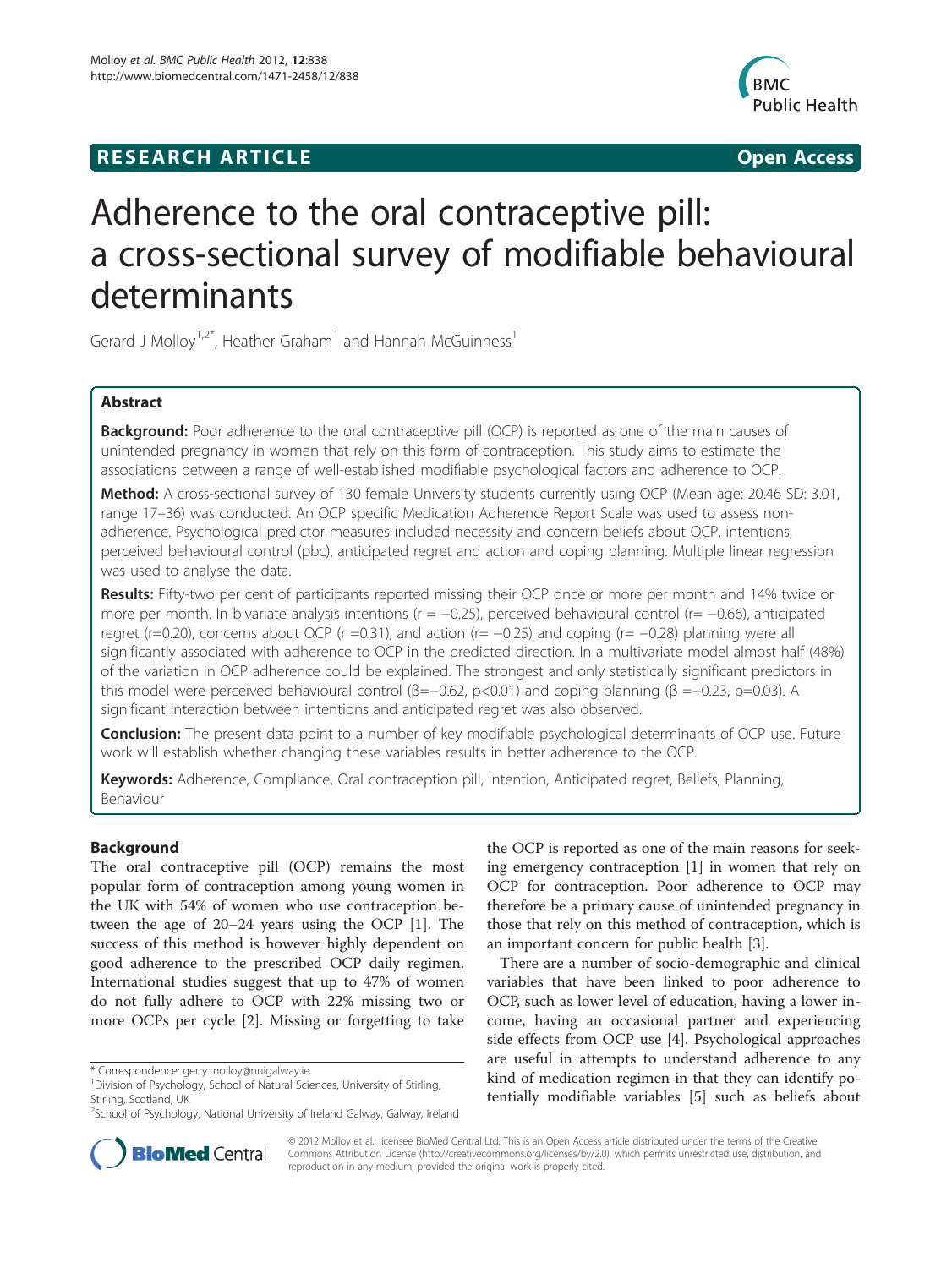the necessity of medication or specific concerns about medications [\[6,7](#page-6-0)] or the strength of intentions to use medication and confidence about using medications [[8](#page-6-0)] that may be causally related to medication taking [\[9](#page-6-0)]. This literature also specifies a range of behaviour change techniques [\[10](#page-6-0)] that can be applied to problems such as non-adherence. Therefore use of the OCP may be better understood by examining the links between these established psychological predictors and measures of adherence to OCP.

Psychological theories of health behaviour have developed in recent years to encompass a broader range of cognitive determinants of behaviour than set out in early theoretical formulations [[11\]](#page-6-0). For example it has been proposed that 'anticipated regret', a negative cognitive based emotion where we anticipate a negative emotion to result from a particular behavioural choice, should be added to social cognitive theories of behaviour [[12\]](#page-6-0) as it may be a key moderator of the relationship between an individual's intentions to engage in a behaviour and their actual behaviour. Another related body of work focuses on the processes that follow forming an intention to engage in a behaviour such as making action or coping plans [\[13\]](#page-6-0). These planning processes are thought to reduce the influence of unwanted automatic behaviours and to enhance the formation of habits i.e. context dependent responses acquired through repetition. These developments in theory and the related measurements have not been widely considered in relation to OCP adherence.

In this study we therefore examine whether seven key potentially modifiable psychological variables from a number of influential psychological approaches to health behaviour are associated with OCP adherence. We hypothesise that better adherence will be associated with lower concerns about the OCP, higher necessity beliefs relating to the OCP, higher intentions to use OCP, higher perceived behavioural control over using OCP, higher anticipated regret about not using the OCP and higher action and coping planning in relation to OCP.

# Methods

## Design

In this cross-sectional study data were collected from female undergraduate students at a University setting between October and December 2011.

## Participants and procedure

Informed consent was provided by 130 students. The mean age of the sample 20.46 years with a standard deviation of 3.01 years and an age range 17–36 years. Ninety-one per cent of participants were  $\leq 22$  years old. A web-based questionnaire was added to an online experiment management system and female students who were currently using OCP were invited to take part. Ethical approval for the study was granted by the university psychology ethics committee.

#### Measures

#### Adherence to OCP

The medication adherence report scale (MARS) was used to measure adherence to OCP as a continuous variable [\[14](#page-6-0)]. The five items used in this study were modified slightly to indicate that they referred to OCP use. Adapting the MARS in this way has been shown to be acceptable in other clinical groups [\[15\]](#page-7-0). The five items used were as follows: I forget to take my oral contraceptive pill; I alter the dose of my oral contraceptive pill; I stop taking my oral contraceptive pill for a while when I am not supposed to; I decide to miss out a dose of my oral contraceptive pill; I take less than instructed. Responses to these items were on a 5 point scale from 1 Never to 5 Always. Higher scores related to poorer adherence. Participants were also asked, 'How many times on average, do you miss your oral contraceptive pill each month?' with three options for responses of 0, 1 or 2+ times per month.

## Theory of planned behaviour and anticipated regret

The proximal predictors of behaviour from the theory of planned behaviour were measured using items adapted from existing scales used in other behaviours [\[16](#page-7-0)]. The intention items were: 'I expect to take my pill as prescribed' and 'I want to take my pill as prescribed'. The perceived behavioural control (PBC) items were: 'To what extent do you see yourself as being capable of taking your pill as prescribed?, 'How confident are you that you will be able to take your pill as prescribed?', 'I believe that I have the ability to take my pill as prescribed'. Both were measured with a 5 point response scales e.g. from 1 Strongly disagree– 5 Strongly agree. Higher scores related to stronger intentions and stronger perceived behavioural control. Anticipated regret was measured using two items based on existing scales [\[12](#page-6-0)]. The two items were: 'If I did not take my pill as prescribed, I would feel regret' and 'If I did not take my pill as prescribed, I would feel upset'. Responses to these items were on a 5 point scale from 1 Definitely Yes to 5 Definitely no. Higher scores related to lower anticipated regret.

#### Beliefs about medications

Necessity and Concerns beliefs from the Necessity-Concerns framework [\[17](#page-7-0)] were assessed using 8 items adapted from Horne and Weinman's Beliefs about Medications Questionnaire-specific [\[14](#page-6-0)]. The items were modified to refer to OCP use. The three Necessity items were, 'My health at present depends on my oral contraceptive pill', 'My life would be impossible without my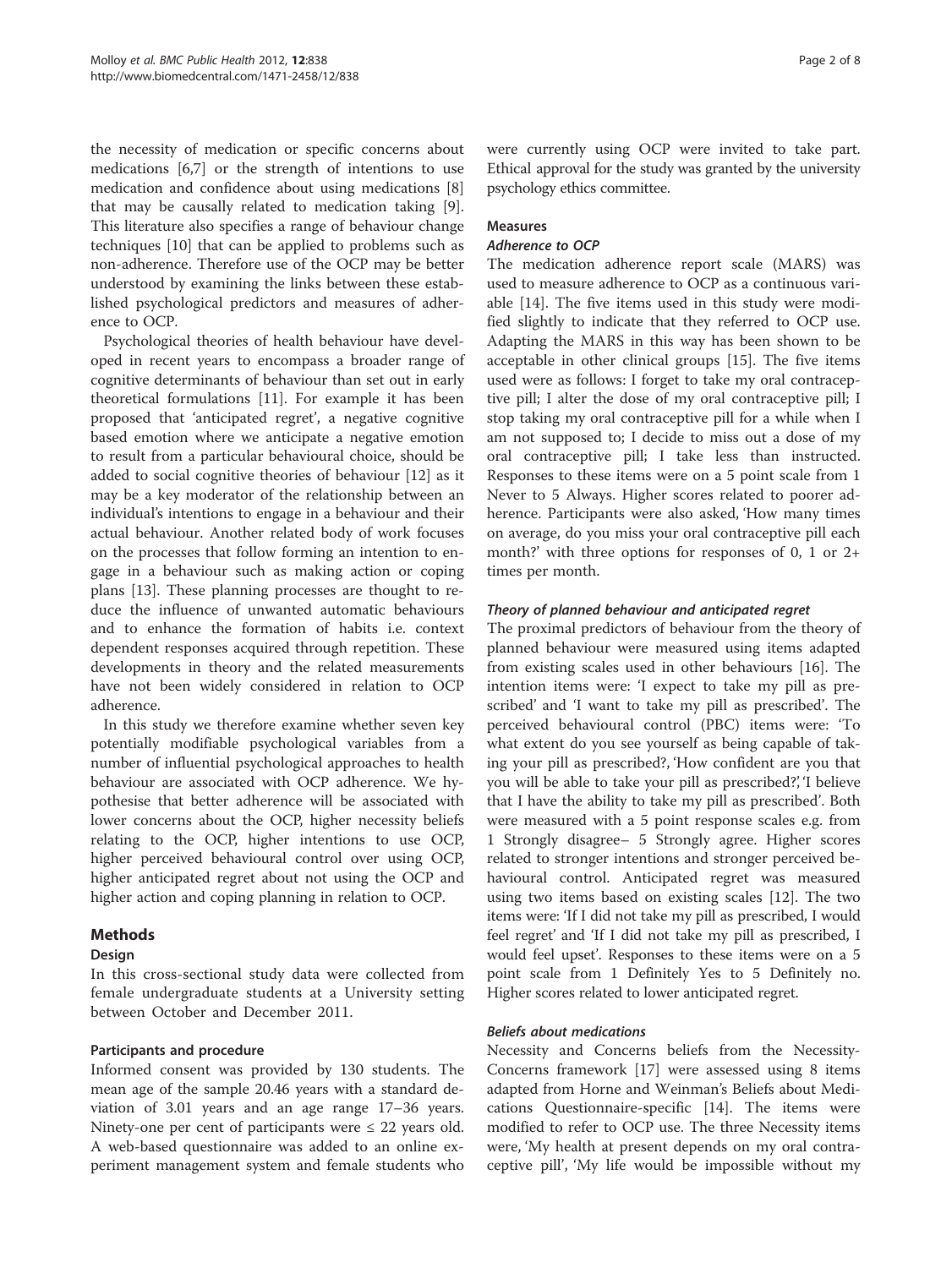oral contraceptive pill' and 'My health in future will depend on my oral contraceptive pill'. The Concerns items were, 'Having to take oral contraceptives worries me', 'I sometimes worry about the long-term effects of my oral contraceptive pill', 'My oral contraceptive pill is a mystery to me', 'My oral contraceptive pill disrupts my life' and 'I sometimes worry about becoming too dependent on my oral contraceptive pill'. Responses to these 8 items were on a 5 point scale from 1 Strongly disagree– 5 Strongly agree. Higher scores related to stronger Necessity beliefs and greater Concerns about OCP use.

#### Planning

Action planning was measured using a four-item scale based on a widely used measure [\[18](#page-7-0)]. Items began with the stem 'I have made a detailed plan regarding....., when to take my oral contraceptive, where to take my oral contraceptive, how to take my oral contraceptive, how often to take my oral contraceptive'. The responses to the five items were on a five-point scale 1 Strongly disagree–5 Strongly agree. Coping planning was measured using a five-item scale also based on the same existing measure. Items also began with the stem 'I have made a detailed plan regarding..., what to do if something interferes with my plans for taking my oral contraceptive, how to cope with possible setbacks with my plans for taking my oral contraceptive, what to do in difficult situations in order to act according to my intentions for taking my oral contraceptive, good opportunities for taking my oral contraceptive, when I have to pay extra attention to prevent lapses from taking my oral contraceptive'. The responses to the five items were on a five-point scale 1 Strongly disagree–5 Strongly agree. Higher scores related to stronger formation of action and coping plans for OCP use.

#### Other socio-demographic and background factors

The questionnaire also recorded information on age, relationship status, whether participants were currently sexually active, their duration of OCP use, whether they used a 21 day or 28 day OCP, whether they had ever used emergency contraception, whether they experienced side effects and whether they had a fixed e.g. morning, afternoon, evening or bedtime or variable time for their OCP use. This was a dichotomous variable i.e. fixed versus variable.

## Analysis

Descriptive statistics were used to examine means, variability and bivariate correlations between the main study measures. Parametric and non-parametric tests where appropriate were applied to compare groups of participants. Internal consistency for multi-item scales was calculated using Cronbach's alpha. As the dependent variable, Adherence to OCP, was positively skewed this

was square root transformed. This reduced skewness and the transformed variable was used for all analysis. In order to assess the predictive power of the 7 psychological variables a hierarchical multiple regression analysis was conducted with Intention, perceived behavioural control and regret entered in the first step, necessity and concern beliefs about OCP entered in the 2<sup>nd</sup> step and finally in the third step action and coping planning were entered. This approach was taken to establish the incremental validity of each set of predictors beyond an initial theory of planned behaviour and anticipated regret motivational model. Mullticollinearity was assessed by examining the variance inflation factor (VIF). All P values in statistical tests refer to two tailed tests. Post-hoc power analysis revealed that the recruited sample size of 130 and the lowest sample size (N=117, due to missing data on one or more measures) used in multivariate analysis had over 80% power to detect medium effect sizes  $(f<sup>2</sup>= 0.15)$  in a multiple regression model with 7 tested predictors and an alpha level of 0.05. We also separately tested in a supplementary analysis whether there was an interaction between intention to use OCP and anticipated regret as has been observed in other health behaviours using moderated regression analysis [[12,](#page-6-0)[19\]](#page-7-0), as the study sample size had limited power to include interaction terms in models with multiple predictors.

## Results

Table [1](#page-3-0) presents descriptive statistics for the key study measures by the three subgroups that emerged from the question 'How many times, on average, do you miss your oral contraceptive pill each month?' There were no significant differences between the 3 groups in background and demographic factors apart from on the question asking whether participants had a fixed time for OCP use. Participants who didn't have a fixed time for OCP use were much more likely to miss their OCP once or more (Odds ratio 3.62, 95% confidence interval: 1.34-9.79). The correlation between the continuous (MARS) and categorical measures (0, 1 or 2+ times per month) of Adherence to OCP was positive and large ( $r = 0.57$ ,  $p < 0.01$ ) providing evidence of convergent validity for the two measures.

With regard to the psychological predictors there were significant differences between the three groups on all measures with the exception of anticipated regret and necessity beliefs. The significant differences observed were all in the predicted direction with those reporting never missing their oral contraception each month with higher intentions to use OCP, higher perceived behavioural control, lower concerns about OCP and higher levels of action and coping planning.

Table [2](#page-3-0) presents the correlation matrix together with the means and standard deviations and the Cronbach's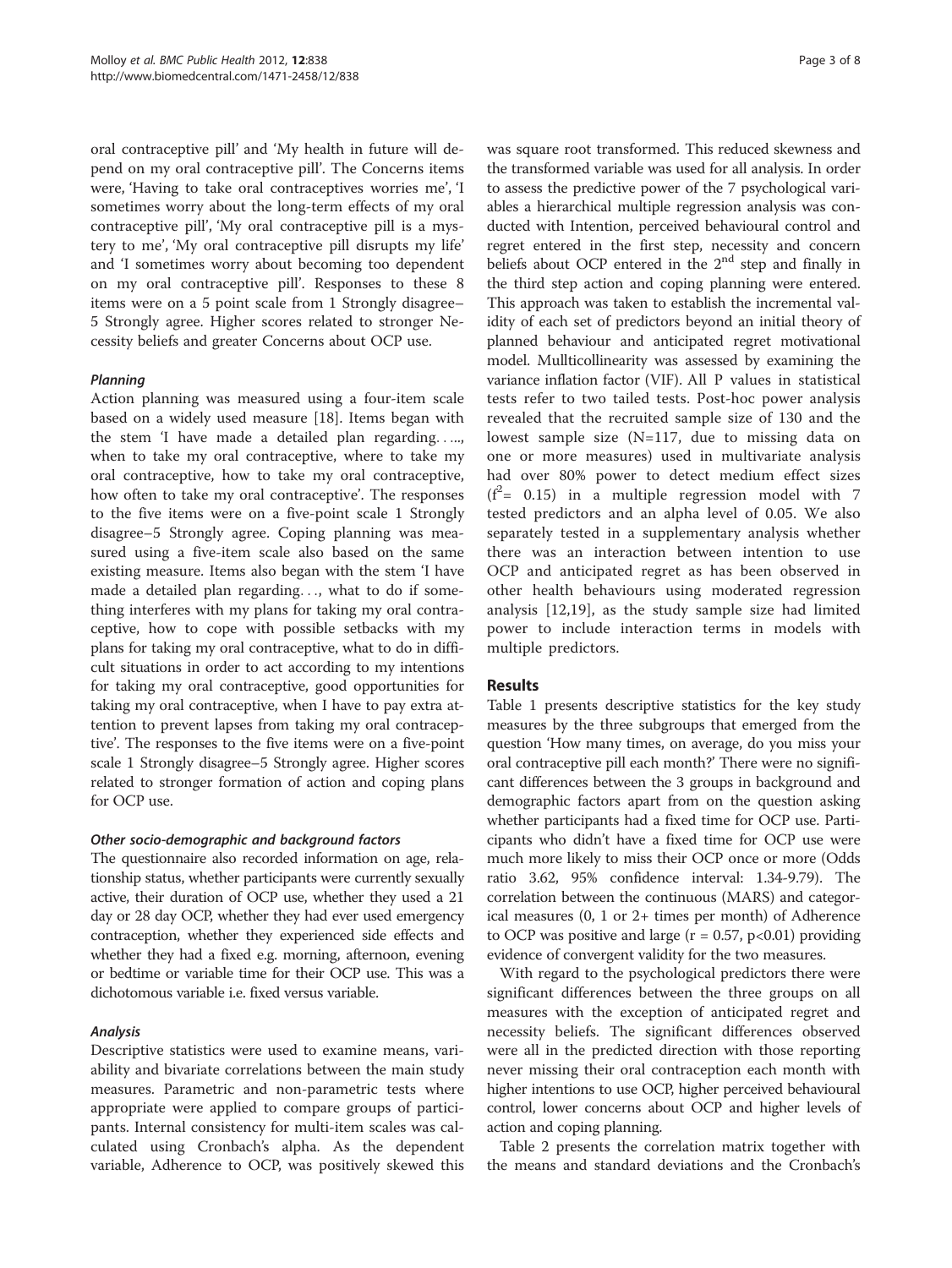|                                      | Never         | Once          | Two or more times | P      |
|--------------------------------------|---------------|---------------|-------------------|--------|
|                                      | $(N=62, 48%)$ | $(N=50, 39%)$ | $(N=18, 14%)$     |        |
| Age - Mean (SDs)                     | 20.77 (3.37)  | 20.18 (3.01)  | 20.17 (1.10)      | 0.53   |
| Single relationship status - N (%)   | 23(37)        | 24 (48)       | 5(28)             | 0.26   |
| Currently sexually active - N (%)    | 54 (87)       | 37(76)        | 17 (94)           | 0.11   |
| Using OCP less than 1 year - $N$ (%) | 16(26)        | 12(25)        | 7(39)             | 0.48   |
| OCP 21 day- N (%)                    | 50 (81)       | 40 (82)       | 13(77)            | 0.90   |
| Used emergency contraception - N (%) | 31(51)        | 17(34)        | 11(61)            | 0.08   |
| Side effects experienced - N (%)     | 23(37)        | 18(37)        | 6(33)             | 0.96   |
| Fixed time for OCP use - N (%)       | 56 (90)       | 41 (82)       | 8(44)             | < 0.01 |
|                                      |               | Mean (SDs)    |                   |        |
| Intention                            | 4.65(0.51)    | 4.55(0.53)    | 4.28(0.43)        | 0.03   |
| Perceived behavioural control        | 4.76 (0.40)   | 4.49(0.52)    | 3.59 (0.84)       | < 0.01 |
| Anticipated regret                   | 2.16(1.16)    | 2.47(0.91)    | 2.69(0.91)        | 0.10   |
| Necessity beliefs                    | 2.18(0.69)    | 2.16(0.70)    | 2.13(0.44)        | 0.96   |
| Concern beliefs                      | 2.25(0.68)    | 2.45(0.60)    | 2.63(0.55)        | 0.05   |
| Action planning                      | 3.47(1.03)    | 3.11(0.87)    | 2.63(0.99)        | < 0.01 |
| Coping planning                      | 3.71 (0.92)   | 3.26(0.76)    | 2.99(1.01)        | < 0.01 |

<span id="page-3-0"></span>Table 1 Study sample by 'How many times, on average, do you miss your oral contraceptive pill each month?'

alphas for the main study measures. All of the psychological predictors with the exception of Necessity beliefs were significantly associated with adherence to OCP in the predicted direction. Effect sizes were mostly in the small to medium range ( $r > 0.10$  and  $r < 0.30$ ), according to Cohen's criteria [[20](#page-7-0)], with the exception of PBC which had a large association with OCP adherence i.e.  $r > 0.50$ . The Cronbach's alpha for all scales was satisfactory (alpha > 0.70) with the exception of Necessity beliefs.

Table [3](#page-4-0) presents the hierarchical multiple regression of Adherence to OCP on the seven psychological predictors. Although action and coping planning were highly correlated multicollinearity was not a problem in this analysis according to the VIF values. The final model accounted for almost half of the variation in adherence to OCP. Although the final model in Step 3 did account for an additional 4% of the variability beyond that accounted for the

initial model with Intention, PBC and regret, there was not a statistically significant change to the  $\mathbb{R}^2$  in steps 2  $(p=0.57)$  and step 3 (p=0.06). The strongest and only statistically significant predictors in the final model were perceived behavioural control and coping planning. Higher levels of perceived behavioural control and higher levels of coping planning were associated with better adherence to OCP. We re-ran the analysis with the problematic Necessity variable excluded and this did not significantly alter the overall pattern of findings. We also ran this model using unintentional (Item 1: I forget to take my oral contraceptive pill) and intentional MARS items (other 4 items) as dependent variables in a sensitivity analysis. The  $R^2$  for unintentional non-adherence was 0.46, p<0.001 while the  $\mathbb{R}^2$  for intentional non-adherence was 0.35, p<0.001, with pbc and coping planning remaining as the strongest predictors in both models.

Table 2 Descriptive statistics and correlation matrix for the main study measures

|                       | 1.                  | 2.                 | 3.         | 4.                  | 5.       | 6.      | 7.       | Mean (SD)  | Cronbach's alpha |
|-----------------------|---------------------|--------------------|------------|---------------------|----------|---------|----------|------------|------------------|
| 1. Adherence to OCP   |                     |                    |            |                     |          |         |          | 2.71(0.40) | 0.73             |
| 2. Intention          | $-33^{**}$          |                    |            |                     |          |         |          | 4.56(0.52) | 0.82             |
| 3. PBC                | $-62^{**}$          | $.39***$           |            |                     |          |         |          | 4.49(0.65) | 0.91             |
| 4. Anticipated regret | $.20*$              | $-10$              | $-0.04$    |                     |          |         |          | 2.35(1.05) | 0.85             |
| 5. Necessity beliefs  | .08                 | $-19$ <sup>*</sup> | $-14$      | $-0.03$             |          |         |          | 2.16(0.66) | 0.57             |
| 6. Concern beliefs    | $.29***$            | $-.25***$          | $-38^{**}$ | .01                 | $.50***$ |         |          | 2.38(0.65) | 0.70             |
| 7. Action planning    | $-24$ <sup>**</sup> | $.28***$           | $.23*$     | $-.21$ <sup>*</sup> | .09      | $-0.03$ |          | 3.22(0.99) | 0.87             |
| 8. Coping planning    | $-26$ <sup>**</sup> | $.36***$           | $.19*$     | $-13$               | $-0.09$  | $-0.09$ | $.73***$ | 3.44(0.91) | 0.93             |

\*\*p< 0.01; \*p< 0.05.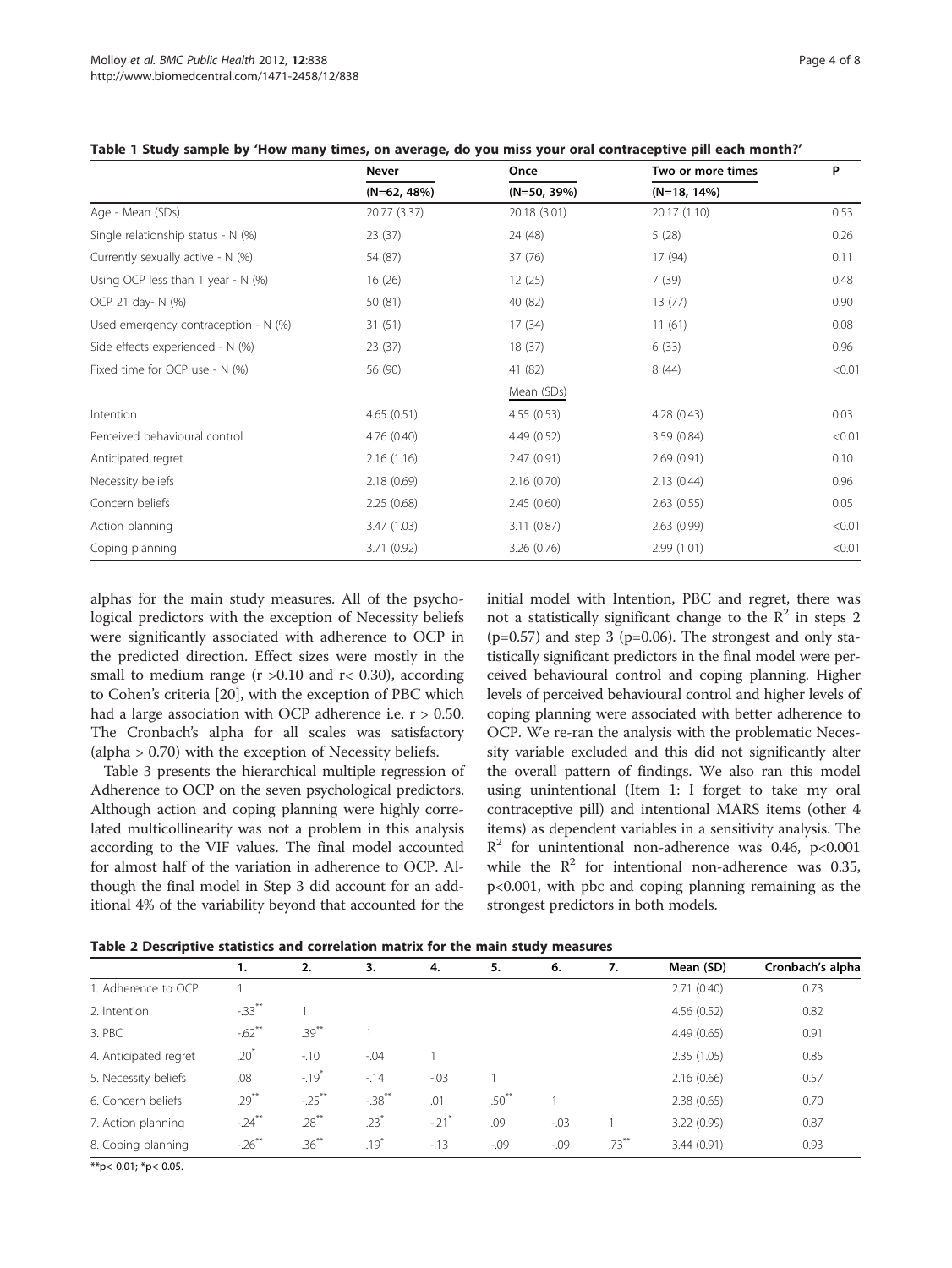|                    | $R^2$     | $\Delta R^2$ | B        | β        | F change | Lower 95% CI B | Upper 95% CI B |
|--------------------|-----------|--------------|----------|----------|----------|----------------|----------------|
|                    | $0.44***$ | $0.44***$    |          |          | 29.83    |                |                |
| Step 1             |           |              |          |          |          |                |                |
| Intention          |           |              | 0.001    | 0.002    |          | $-0.114$       | 0.116          |
| PBC                |           |              | $-0.374$ | $-0.651$ |          | $-0.460$       | $-0.287$       |
| Anticipated regret |           |              | 0.040    | 0.110    |          | $-0.011$       | 0.091          |
| Step 2             | $0.45***$ | 0.01         |          |          | 0.57     |                |                |
| Intention          |           |              | 0.004    | 0.005    |          | $-0.113$       | 0.121          |
| PBC                |           |              | $-0.357$ | $-0.622$ |          | $-0.450$       | $-0.265$       |
| Anticipated regret |           |              | 0.040    | 0.111    |          | $-0.011$       | 0.091          |
| Necessity beliefs  |           |              | $-0.030$ | $-0.053$ |          | $-0.124$       | 0.063          |
| Concern beliefs    |           |              | 0.055    | 0.094    |          | $-0.049$       | 0.160          |
| Step 3             | $0.48***$ | 0.03         |          |          | 2.97     |                |                |
| Intention          |           |              | 0.047    | 0.061    |          | $-0.074$       | 0.167          |
| PBC                |           |              | $-0.354$ | $-0.617$ |          | $-0.446$       | $-0.262$       |
| Anticipated regret |           |              | 0.038    | 0.104    |          | $-0.013$       | 0.089          |
| Necessity          |           |              | $-0.045$ | $-0.078$ |          | $-0.140$       | 0.051          |
| Concerns           |           |              | 0.065    | 0.109    |          | $-0.038$       | 0.168          |
| Action planning    |           |              | 0.032    | 0.084    |          | $-0.049$       | 0.113          |
| Coping planning    |           |              | $-0.097$ | $-0.232$ |          | $-0.186$       | $-0.008$       |

<span id="page-4-0"></span>Table 3 Hierarchical multiple regression analysis of Adherence to OCP on psychological predictors

\*\*p< 0.01; \*p< 0.05; 2206; $R^2$ =  $R^2$  change; B =Beta; β = Standardized Beta.

A simple moderated regression analysis revealed an interaction between intentions and anticipated regret. The  $\mathbb{R}^2$  increase due to the interaction was 0.09, p<0.001 and the beta for the interaction term was - 0.207, standard error =  $0.056$ , p<0.001. The probed interaction is illustrated in Figure [1.](#page-5-0) We conducted slopes analysis on the low and high anticipated regret lines to determine whether they differed from zero. This revealed that the line for low anticipated regret differed significantly from zero (Beta =−0.438, standard error= 0.081, p<0.001), but the line for high anticipated regret did not (Beta =−0.006, standard error =  $0.088$ , p =  $0.948$ ). This shows that intention to use OCP and adherence to the OCP relationship was moderated by anticipated regret. In other words intentions to use the OCP were strongly predictive of non-adherence when anticipated regret was low but not when regret anticipated regret was high.

# **Discussion**

The observation in this study that approximately half of the sample reported some level of non-adherence to their OCP is consistent with previous international studies [[2\]](#page-6-0). The data demonstrated an association between six of the seven psychological predictors and adherence to OCP. All of the psychological variables included in the present study are well-established in the health behaviour literature and are derived from clearly articulated psychological theory relating to the self-regulation of health related

behaviour [[5,12](#page-6-0)-[14\]](#page-6-0). The multivariate model shows that perceived behavioural control and coping planning were the most powerful predictors of adherence to OCP in this sample. The detected interaction between intention and anticipated regret reveals that some of these variables may have synergistic non-linear effects in their relationship with adherence to OCP. In this instance for example lower anticipated regret in combination with lower intentions was particularly predictive of poor adherence to OCP. All the variables considered in the main analysis are potentially modifiable [\[10\]](#page-6-0) and may therefore represent important targets for change in any complex interventions that aim to enhance adherence to OCP.

Both intention and perceived behavioural control have been linked to medication adherence in patients receiving immunosuppressant therapy and the present findings are consistent with these data [\[8](#page-6-0)].The findings in this study are also consistent with studies that have looked at medication beliefs in those with chronic and acute illness [[6,](#page-6-0)[21\]](#page-7-0), which have identified associations of comparable size between medication concerns and measures of adherence. The relatively small association between necessity beliefs relating to OCP and adherence observed in this study may be due to the availability of other forms of effective contraception e.g. condoms and emergency contraceptive pill, which can provide the same ultimate effect of OCP. It is also possible that the study measure of necessity beliefs did not precisely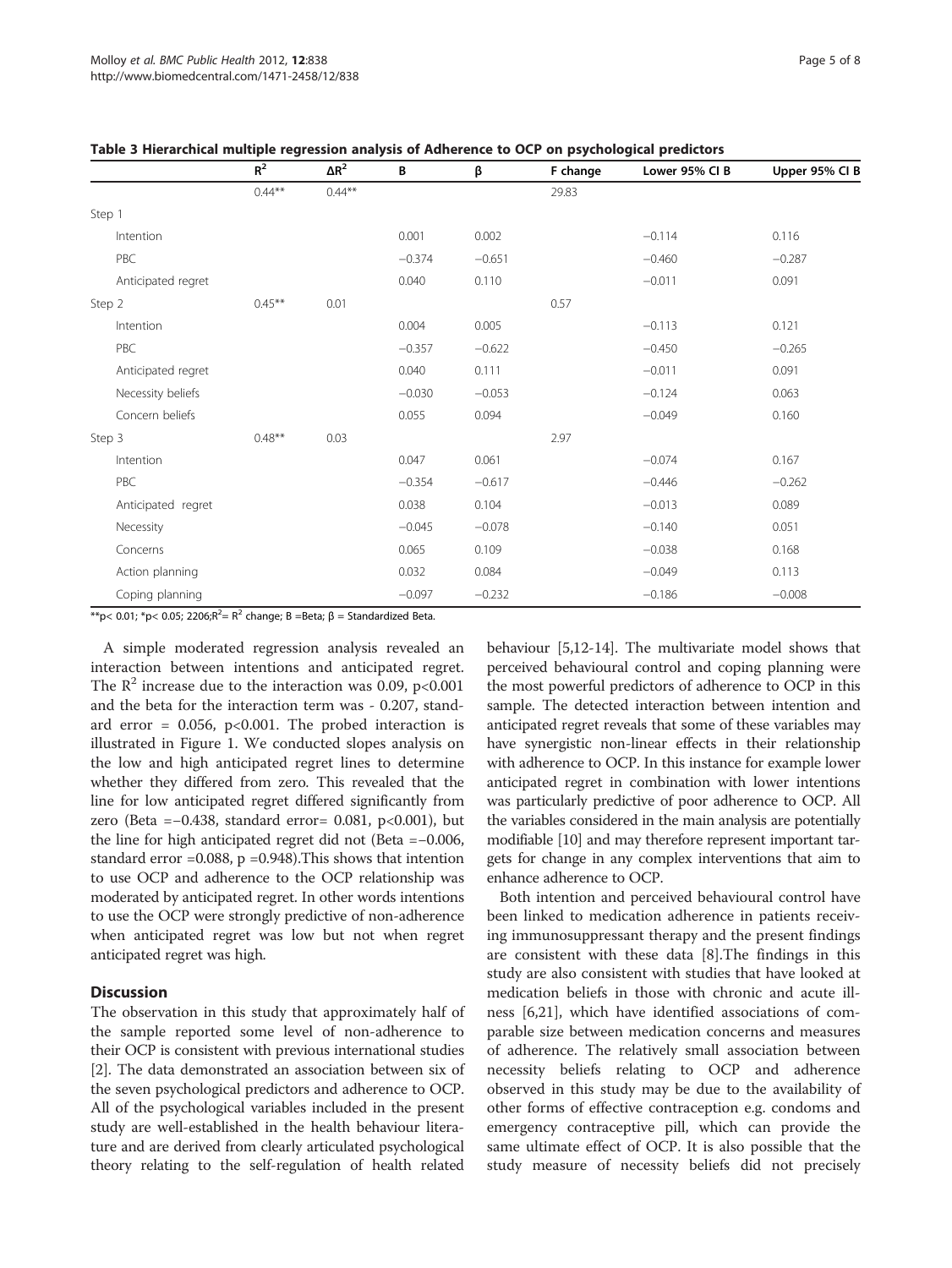<span id="page-5-0"></span>

capture this construct in the context of OCP use, as our Cronbach's alpha value was lower than conventional thresholds i.e. alpha > 0.70. Therefore an improved measure of necessity beliefs is required before this approach [\[17](#page-7-0)] can be properly tested. For example, a revised scale could begin with the stem "Avoiding unwanted pregnancy" instead of "My life/future health". This may result in a more internally consistent scale and would improve the face validity of the measure.

We are not aware of any studies that examined the link between action and coping planning and medication adherence nor are we aware of any studies that have looked at the association between anticipated regret and medication adherence. Therefore these new observations are not limited to the context of OCP use, but are new findings in terms of medication adherence literature more generally.

#### Strengths and limitations

This is the first study to examine a wide range of psychological predictors of adherence to OCP and provide new information that can inform future studies aiming to understand and change adherence to OCP. There are however a number of limitations to the methodology which should be considered when interpreting the results. First, the cross-sectional correlational design cannot be equated with causality in any way. The limitations of this kind of design in the domain of health behaviour have been clearly articulated [[22\]](#page-7-0), however as this is the first study to examine some of the relationships between these variables, this limitation should be

considered in terms of the initial stages of inquiry into this specific area. Second, the measurement of adherence could have been improved by using multiple methods, particularly more objective methods [[23](#page-7-0)]. Serum or urine assays [[24,25\]](#page-7-0) for example provide direct evidence of adherence to OCP, however these methods can be expensive and difficult to collect therefore self-report remains the mainstay in this area of research because of these challenges [[23](#page-7-0)]. It is important to note that some problems with self-report methodology such as 'social desirability' biases that can influence data collection in face-to-face interview studies [[23](#page-7-0)] were likely to be reduced in this study, as data was collected through an anonymous web based questionnaire and participants did not provide any personal identifiers. Finally the sample was likely to be restricted in terms of socioeconomic status and the level of education of the participants was clearly on average higher than the population in general, as participants were recruited from a University setting. This did not however result in a very limited range in the distribution of our measure of non-adherence to OCP, which is likely to be a problem for all socio-economic groups and education levels, albeit to a much greater extent in lower socioeconomic groups [[4\]](#page-6-0). Levels of non-adherence to OCP in this study were also comparable to larger international studies with more diverse samples [[2\]](#page-6-0).

#### Future work

Replication of these findings in longitudinal study designs is now required to establish whether changes in these predictors over time leads to changes in adherence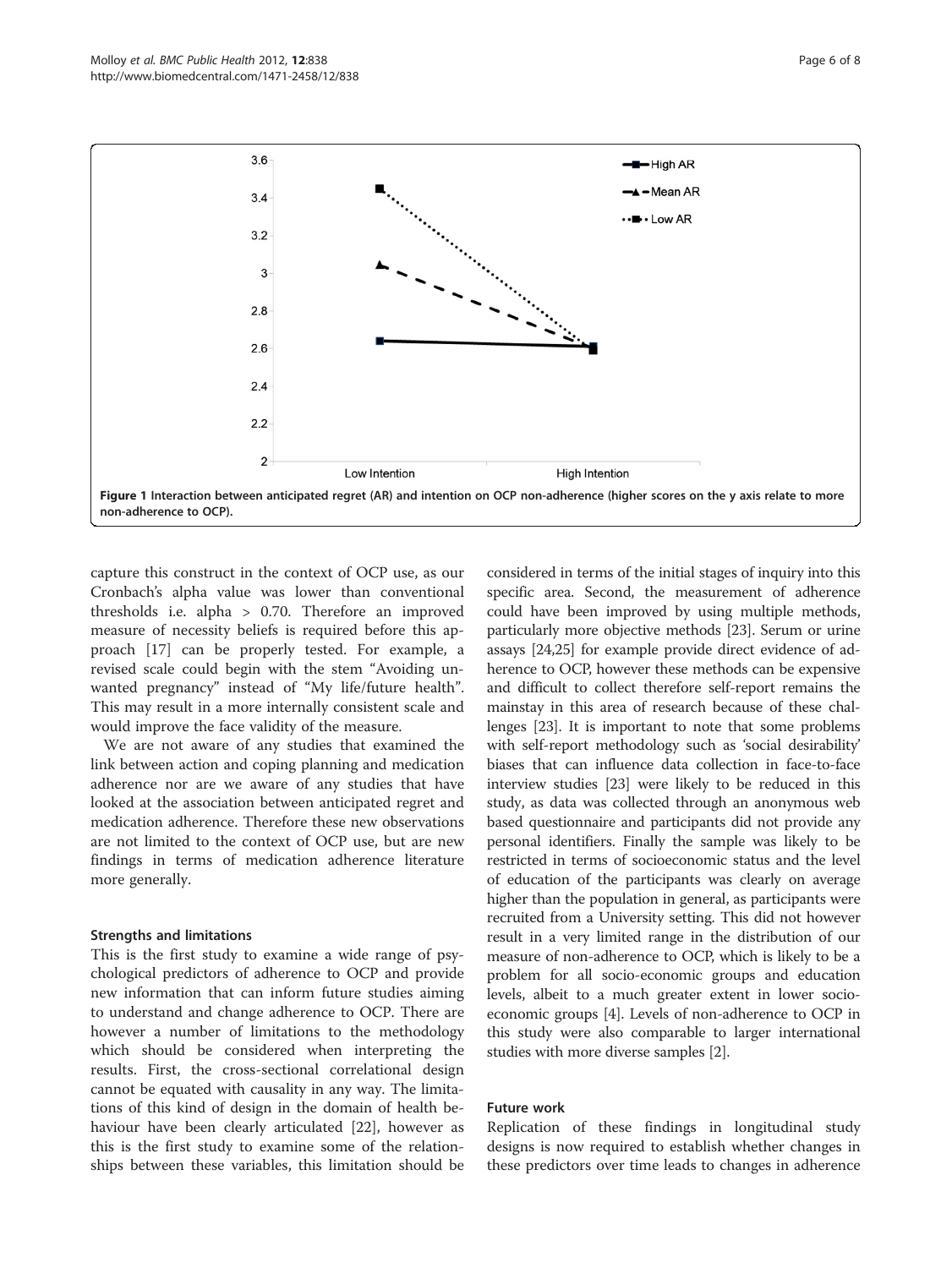<span id="page-6-0"></span>to OCP over time. Ideally future studies would use more than one method of OCP adherence and in particular objective direct indicators which could validate selfreport findings [[23\]](#page-7-0). This work would provide a stronger foundation for experimental studies that test specific interventions that aim to enhance adherence to OCP. Experimental studies are necessary to identify the key causal psychological variables in adherence to OCP [[22\]](#page-7-0).

#### Implications

From a public health perspective these findings are important in that they confirm that over half of young women using the OCP may be failing to fully adhere to the regimen. As unplanned pregnancies can pose significant health and social difficulties for the individual and society [3], reliable and effective methods of enhancing adherence to the current contraceptive of choice among young women i.e. the OCP are required. Available reviews of interventions indicate that evidence in this area is limited [[26\]](#page-7-0). The present findings are also important in that they clearly underline the importance of pill user confidence and planning in relation to using the OCP. The observation that 90% of those that never miss their OCP take it at the same time every day versus only 44% of those that miss it twice or more a month clearly demonstrate that forming a time related habit may be critical to the successful use of the OCP. Taking the OCP at the same time each day can also influence contraceptive efficacy. Therefore there may be a benefit from simply encouraging users to make specific plans about when, where and how to take their OCP i.e. making an action plan, and what to do when faced with obstacles to taking OCP i.e. making a coping plan. A recent randomised controlled trial in the UK has provided evidence that a simple planning intervention where young women specified when, where and how to obtain or use their preferred contraceptive method and how to overcome barriers to carrying out these plans with pencil and paper was effective in reducing emergency contraception provision or pregnancy testing over a 2 year period [\[27-29](#page-7-0)]. The results of this trial provide initial evidence that simple behaviour change techniques that could be applied in seconds in a clinical setting can have a significant enduring impact on changing contraception related behaviour in adolescents and young women. Some commentators have recommended adopting these approaches into standard practice in family planning settings while further confirmatory research is conducted [[30\]](#page-7-0).

#### Conclusion

The present data suggests that behaviour change strategies that can enhance PBC and coping planning for OCP use may lead to improved adherence. This could reduce risk for emergency contraception use and unintended pregnancy. Intervention studies are now required to establish whether changing these variables results in better adherence to OCP.

#### Abbreviations

OCP: Oral contraceptive pill; PBC: Perceived behavioural contro; MARS: Medication adherence report scale; AR: Anticipated regret; VIF: Variance inflation factor.

#### Competing interests

The authors declare that they have no competing interest.

#### Authors' contributions

GJM conceived and designed the study with HG and HMCG. HG and HMCG designed the online questionnaire and collected the data. GJM led the statistical analysis and interpretation of the data and writing the paper. All authors read and approved the final manuscript.

#### Acknowledgements

The authors would like to acknowledge the essential contribution of the research participants in this study.

Received: 28 March 2012 Accepted: 20 September 2012 Published: 2 October 2012

#### References

- Lader D: Opinions survey report No. 41 Contraception and Sexual Health, 2008/09. London: Office for National Statistics; 2009.
- 2. Rosenberg MJ, Waugh MS, Burnhill MS: Compliance, counseling and satisfaction with oral contraceptives: a prospective evaluation. Fam Plann Perspect 1998, 30(2):89–92. 104.
- 3. Cleland J, Conde-Agudelo A, Peterson H, Ross J, Tsui A: Contraception and health. Lancet 2012, 380(9837):149–156.
- 4. Moreau C, Bouyer J, Gilbert F, Bajos N: Social, demographic and situational characteristics associated with inconsistent use of oral contraceptives: evidence from France. Perspect Sex Repro H 2006, 38(4):190–196.
- Munro S, Lewin S, Swart T, Volmink J: A review of health behaviour theories: how useful are these for developing interventions to promote long-term medication adherence for TB and HIV/AIDS? BMC Publ Health 2007, 7:104.
- 6. Horne R, Weinman J: Self-regulation and self-management in asthma: exploring the role of illness perceptions and treatment beliefs in explaining non-adherence to preventer medication. Psychol Health 2002, 17(1):17–32.
- 7. O'Carroll R, Whittaker J, Hamilton B, Johnston M, Sudlow C, Dennis M: Predictors of adherence to secondary preventive medication in stroke patients. Ann Behav Med 2011, 41(3):383–390.
- 8. Chisholm MA, Williamson GM, Lance CE, Mulloy LL: Predicting adherence to immunosuppressant therapy: a prospective analysis of the theory of planned behaviour. Nephrol Dial Transpl 2007, 22(8):2339–2348.
- 9. Petrie KJ, Perry K, Broadbent E, Weinman J: A text message programme designed to modify patients' illness and treatment beliefs improves selfreported adherence to asthma preventer medication. Br J Health Psychol 2012, 17(1):74–84.
- 10. Abraham C, Michie S: A taxonomy of behavior change techniques used in interventions. Health Psychol 2008, 27(3):379–387.
- 11. Ajzen I: The Theory of Planned Behavior. Organ Behav Hum Dec 1991, 50(2):179–211.
- 12. Sandberg T, Conner M: Anticipated regret as an additional predictor in the theory of planned behaviour: a meta-analysis. Brit J Soc Psychol 2008, 47:589–606.
- 13. Sniehotta FF: Towards a theory of intentional behaviour change: plans, planning, and self-regulation. Brit J Health Psych 2009, 14:261–273.
- 14. Horne R, Weinman J, Hankins M: The beliefs about medicines questionnaire: the development and evaluation of a new method for assessing the cognitive representation of medication. Psychol Health 1999, 14(1):1–24.